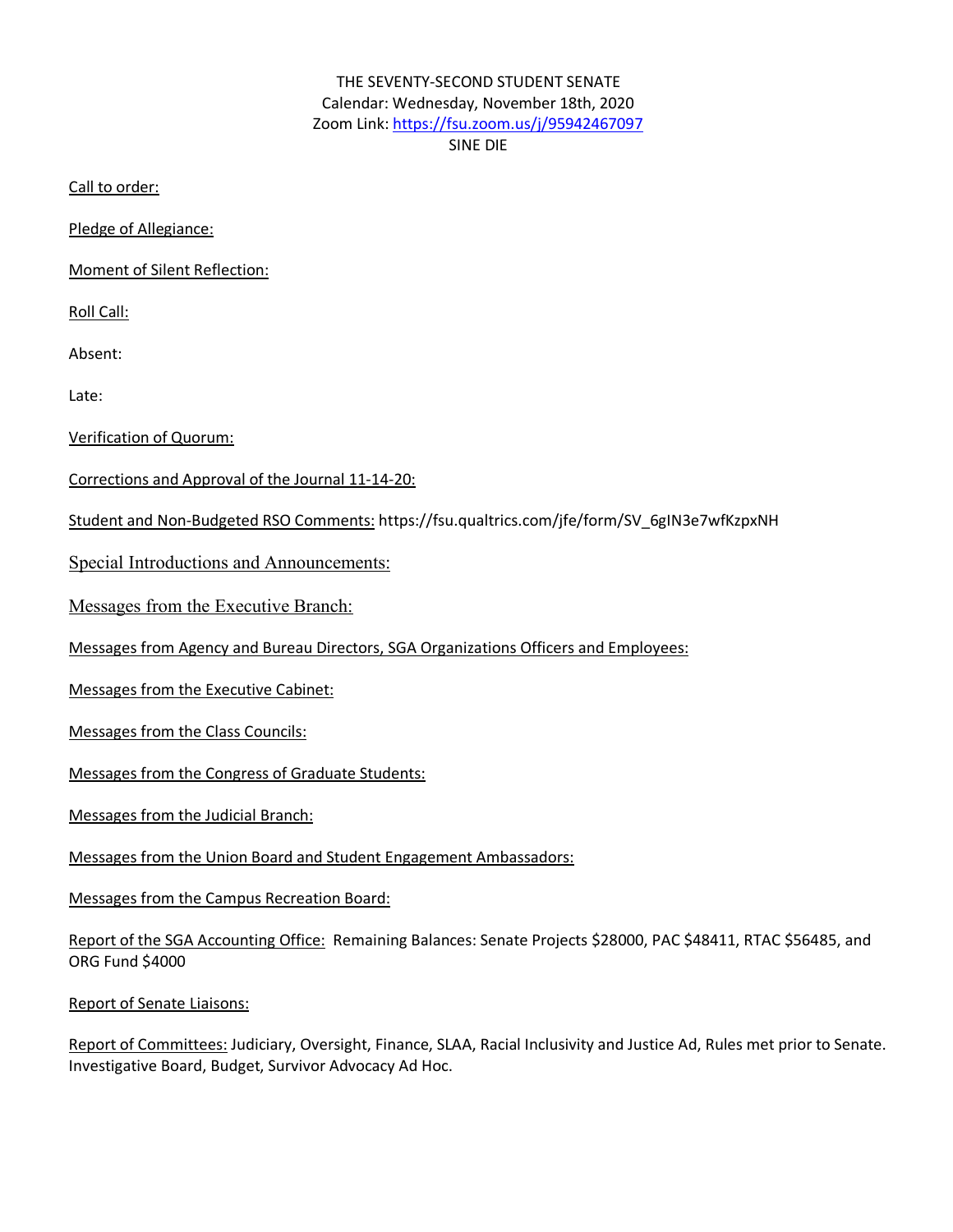#### Senate Confirmations: Joseph Wolski

#### Consent Calendar:

#### Bills First Reading:

| Bill 92                                         | Sponsored by Senator J. Alvarez, Chabot (P) and Murcia (Co)<br>Amending Student Body Statutes Chapter 304.3 with regards to the candidate screening<br>process. REFERRED TO JUDICIARY, OC, THEN RULES, 7.1., PASSED AND AMENDED IN<br>JUDICIARY 7.13., TABLED IN OC, 7.14, 9.8. PASSED AND AMENDED IN OC 9.15,<br><b>WITHDRAWN in RULES 10.14</b> |
|-------------------------------------------------|---------------------------------------------------------------------------------------------------------------------------------------------------------------------------------------------------------------------------------------------------------------------------------------------------------------------------------------------------|
| <b>Bill 105</b>                                 | Sponsored by Adamyk and Leckie (P), England and Mougey (Co)<br>To amend Chapters 300.6, 300.7, 300.8, and 300.9 regarding the Office of the Attorney<br>General. REFFERED TO JUDICIARY THEN SLAA THEN RULES 10.14, TABLED in JUDICIARY<br>10.26, PASSED in JUDICIARY 11.2                                                                         |
| <b>Bill 112</b>                                 | Sponsored by Harmon (P)<br>Clear up the confusion regarding how the 25% abstention threshold is dealt with.<br>Referred to JUDICIARY T. Amended in JUDICIARY 10.26, PASSED in JUDICIARY 10.26                                                                                                                                                     |
| <b>Bill 116</b>                                 | Sponsored by Harmon (P)<br>Clarify statutes regarding minutes and what is to be included in them.                                                                                                                                                                                                                                                 |
| <b>Bill 117</b>                                 | Sponsored by Leckie (P)<br>To Create General Counsel                                                                                                                                                                                                                                                                                              |
| <b>Bill 118</b>                                 | Sponsored by Leckie (P)<br>To Create Non-Voting Delegates to advocate for and represent the communities of each<br>Student Government Agency, beyond the different Academic Divisions of the University<br>represented by the Student Senate. This bill shall be known as the Diverse Voices in Senate<br>Act of 2020.                            |
| <b>Bills Second Reading:</b><br><b>Bill 109</b> | Sponsored by England (P)                                                                                                                                                                                                                                                                                                                          |

Transferring one-thousand dollars from the "Executive Projects" account to FSU's "Food for Thought Pantry", commonly known as the "Food Pantry". **REFERRED TO BUDGET 10.21, PASSED in BUDGET 11.2,**

Bill 110 Sponsored by England (P) Transferring one-thousand dollars from the "Senate Projects" account to FSU's "Food for Thought Pantry", commonly known as the "Food Pantry". **REFERRED TO SLAA THEN BUDGET 10.21 , TABLED in BUDGET 10.27, PASSED in BUDGET 11.3, PASSED in SLAA 11.3**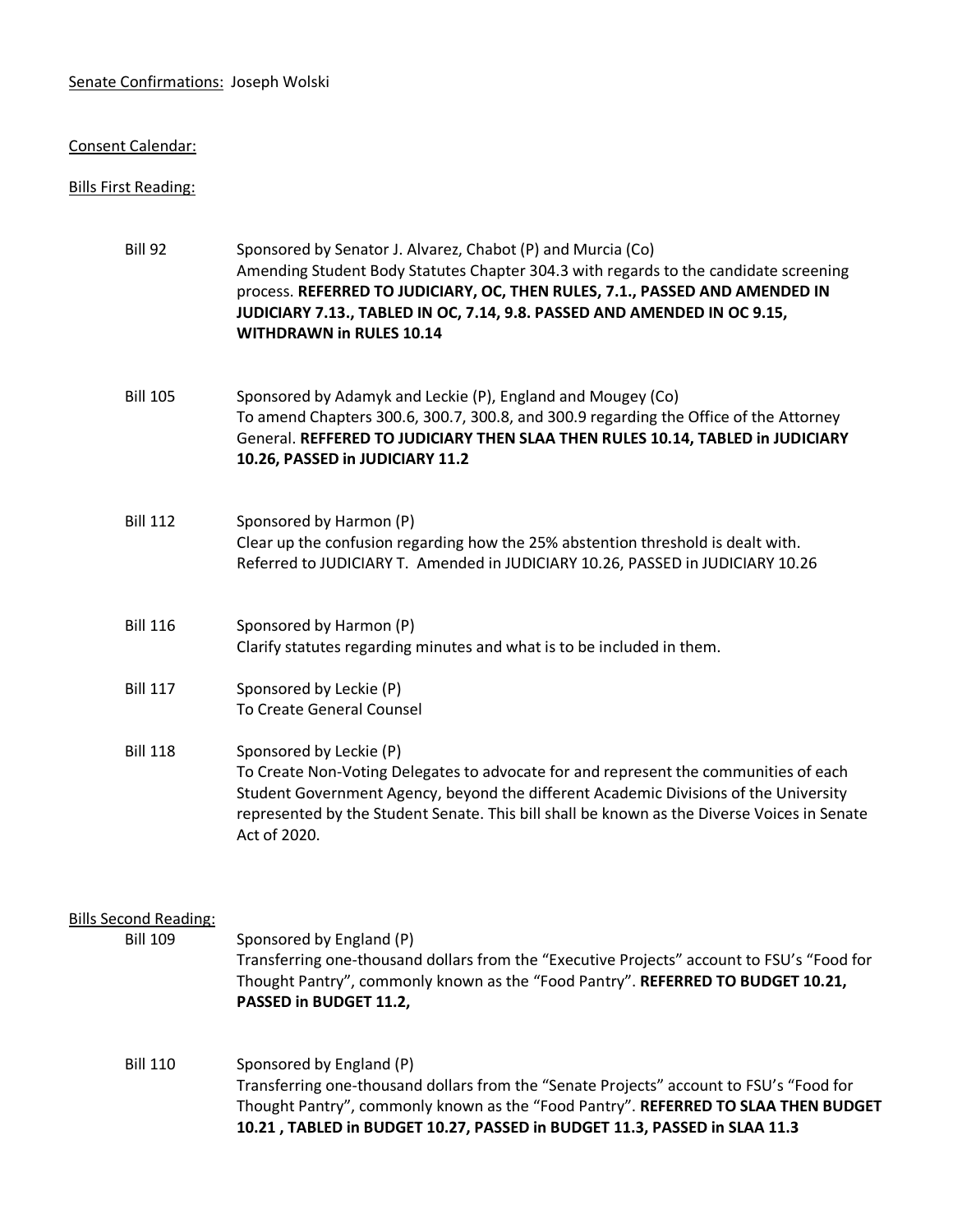| <b>Bill 111</b> | Sponsored by Harmon and Randall (P)<br>Transferring 2000 dollars from Senate Projects into the WVFS Radio Station account for music<br>licenses. REFERRED TO SLAA THEN BUDGET 10.21, PASSED in SLAA 10.26, PASSED in<br><b>BUDGET 10.26</b>               |
|-----------------|-----------------------------------------------------------------------------------------------------------------------------------------------------------------------------------------------------------------------------------------------------------|
| <b>Bill 113</b> | Sponsored by Randall<br>Transferring \$2330 from Senate Projects into the Victim Advocate Program<br>REFERRED TO SLAA THEN BUDGET 10.21 PASSED in SLAA 10.26, PASSED IN BUDGET 10.26                                                                      |
| <b>Bill 114</b> | Sponsored by England (P) and Harmon (Co)<br>Transferring \$1000 from Senate Projects into the ProfessioNole Clothing Closet<br>REFERRED TO SLAA BUDGET 10.21 PASSED in SLAA 10.26, TABLED in BUDGET 10.26,<br>PASSED in BUDGET 11.2, PASSED in SLAA 11.02 |
| <b>Bill 115</b> | Sponsored by England (P) and Harmon (Co)<br>Transferring \$1000 from Executive Projects into the ProfessioNole Clothing Closet<br>REFERRED TO BUDGET 10.21, TABLED in BUDGET 10.26, PASSED in BUDGET 11.2                                                 |

### Constitutional Amendments:

| Amendment 5 | Sponsored by Senator Murcia (P)<br>To make the Student Body President and Vice President run separately. REFERRED TO<br><b>JUDICIARY, SLAA, THEN RULES 9.16</b>     |
|-------------|---------------------------------------------------------------------------------------------------------------------------------------------------------------------|
| Amendment 6 | Sponsored by Senator Murcia (P)<br>Editing the Student Body Constitution with regards to the Student Body Treasurer REFERRED<br>TO JUDICIARY, SLAA, THEN RULES 9.16 |

### Resolutions:

- Resolution 65 Sponsored by Senator J. Alvarez (P), Leckie, Murcia, Chabot, Gnanam, Hinks, and Wang (Co) Encouraging the University Administration to expand the means in which the Student Body is educated regarding Indigenous Nations and reach out to other nations that use the "Seminole" name. **REFERRED TO SLAA THEN RULES, 9.2. TABLED in SLAA 10.12**
- Resolution 95 Sponsored by Adamyk , Mougey (P) Gonzalez, Selva, and Rudd (Co) Reminding people that October is National Breast Cancer Awareness Month and to show support our fellow Americans who have been diagnosed with breast cancer. PASSED IN SLAA 10.26 by UNANIMOUS CONSENT

Resolution 96 Sponsored by Randall (P) and Harmon (Co)